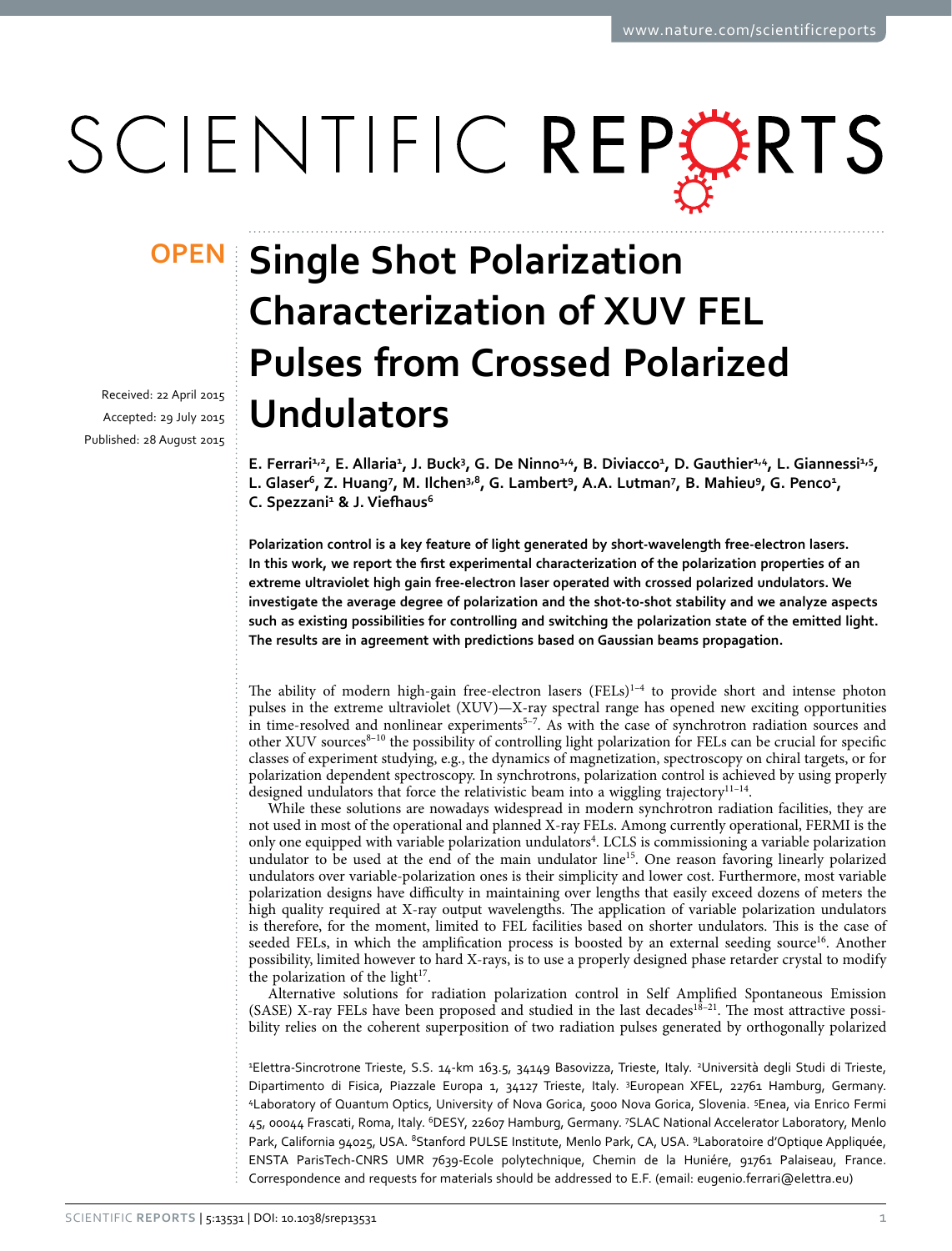

<span id="page-1-0"></span>

undulators<sup>19</sup>. The crossed polarized undulator scheme has been demonstrated on a synchrotron source<sup>[22](#page-6-8)</sup> where polarized light has been successfully used for magnetic dichroism experiments<sup>23</sup>. More recently, the control of the polarization by means of a combination of undulators with different polarization states has also been reported in an FEL oscillator in the optical klystron configuration<sup>24</sup>. The effectiveness of the crossed polarized undulator in single pass FELs has been demonstrated only very recently with a dedicated experiment at the SINAP FEL test facility<sup>25</sup>. Such an experiment was carried out in the visible spectral range and in a low-gain FEL configuration.

We report here the first study of the crossed polarized undulators scheme on a high-gain seeded FEL operating in the XUV spectral range. Moreover, thanks to an experimental setup capable of measuring the degree of polarization on a singe shot basis, measurements of statistical fluctuations of the polarization properties have been done. This allowed us to characterize, also for the first time, the performance of the setup in terms of polarization reproducibility and stability, that is one of the main concerns when polarization is used for dedicated experiments<sup>26</sup>.

#### **Results**

As a starting reference, we report in [Fig. 1](#page-1-0) a measurement done with all the six radiators tuned in the "pure" linear horizontal (LH) polarization mode. The degree of linearly polarized light  $(P_{lin} = (\sqrt{S_1^2 + S_2^2})/S_0$ , *S* being the Stokes vector<sup>27</sup>) and the direction of the polarization vector  $(\theta = 0.5 * tan^{-1}(S_2/S_1))$  for each FEL shot are reported in Fig. 1(a,b) respectively, along with their histograms. The lines represent the moving average of  $P_{lin}$  and  $\theta$  over 30 shots. The averages show that the light is characterized by a very high degree of horizontal polarization. The trend of the moving average shows the stability of the scheme. Single shot fluctuations both on the degree and the direction of polarization are dominated by the statistical measurement uncertainties that, as suggested by previous experiments<sup>28</sup>, greatly overcome the real fluctuations of the output light polarization. Reported fluctuations of 0.1 in the degree of polarization and 3° in the direction of polarization are determined by the accuracy of the measurement and not by real fluctuations of polarization properties. Accuracy is determined by fluctuations in single e-tof signals that have been operated in analogous current mode and may depend on the polarimeter settings. Data with a degree of linear polarization that exceeds one is physically not possible but algebraically correct for the used model as imprinted in the statistical fluctuations on the e-tof signal (see [Fig. 1\)](#page-1-0).

When the undulator is configured in crossed polarized undulator mode (see Methods) as in [Fig. 2\(a,b\)](#page-2-0), the setting of the phase shifters is extremely critical. By controlling the light-electron phase in different undulators, one can indeed tune the polarization state of the final FEL pulse. In order to obtain a pure polarization state the two superimposing fields must have the same intensity and constant phase relation between each other.

In [Fig. 3](#page-3-0), results for the crossed polarized undulator setup are shown for the case that uses circular left (CL) and circular right (CR) polarized radiation superimposed to generate linear horizontal (LH) light. The degree of polarization is reported both for the consecutive and the distributed crossed polarized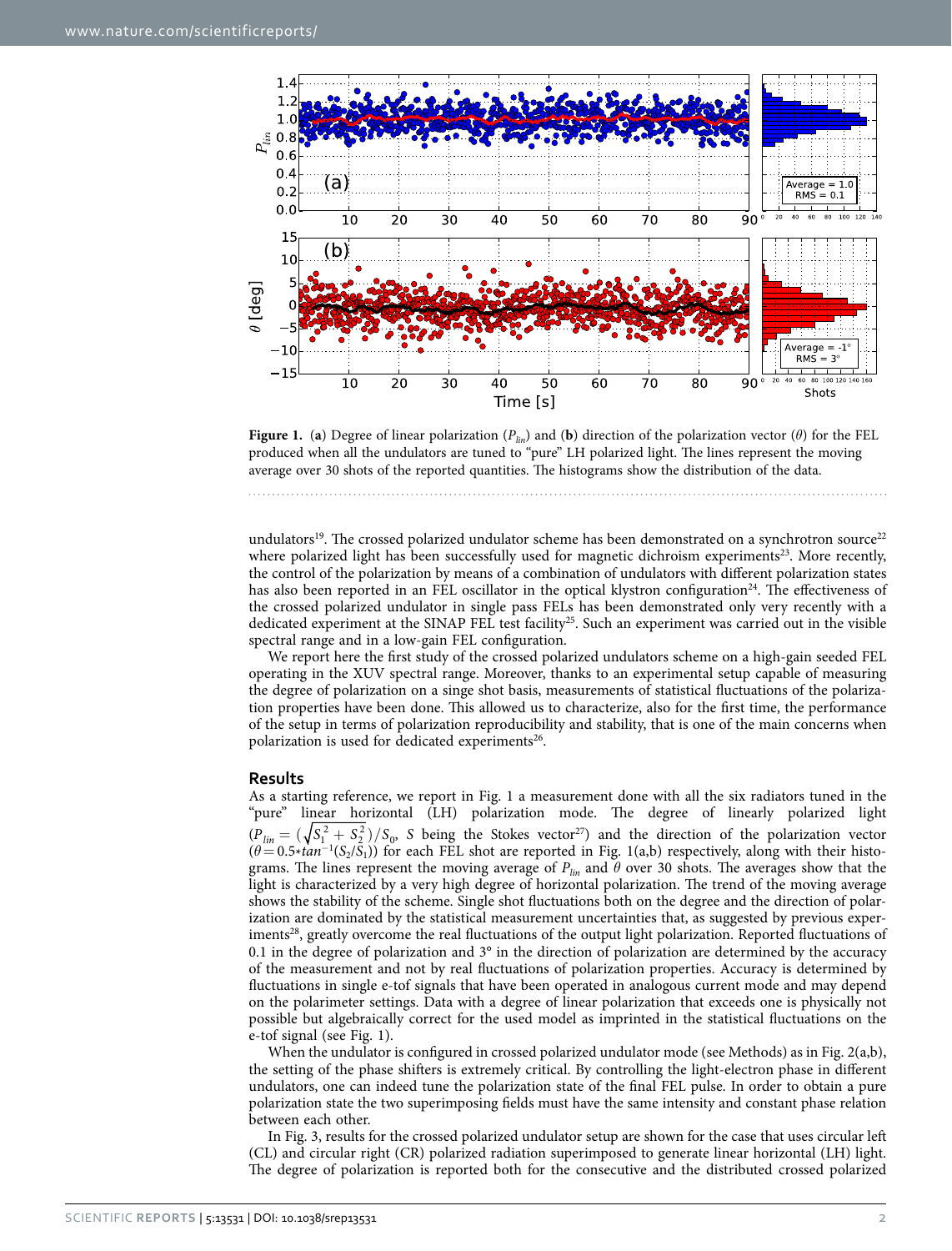

<span id="page-2-0"></span>

undulator setups (respectively [Fig. 3\(a,c\),](#page-3-0) see Methods). The average degree of linear polarization is 70% in the first case, and 80% in the latter. [Figure 3](#page-3-0) also reports the direction of the polarization vector as a function of time for the two studied undulator configurations ([Fig. 3\(b,d](#page-3-0))). In both cases the direction is compatible with the expected LH direction and the small tilt with respect to a perfect horizontal polarization  $(\theta = 0)$  is associated to the setting of the phase shifter.

It is worth noting that the fluctuations of the polarization direction are different for the consecutive and distributed scheme. While in the case of the alternate undulator scheme the measured fluctuations are within the accuracy of the instrument as for the "pure" polarization of [Fig. 1](#page-1-0), in the case of consecutive crossed undulators fluctuations on the direction of polarization *θ* are significantly larger than the instrumental accuracy. This indicates that direction of polarization is changing shot to shot as a consequence of the fluctuation on e-beam and FEL parameters. Such a results is originated by the different sensitivity to FEL power in the two orthogonal undulator groups using the consecutive and alternate undulator schemes. Effects on the degree of polarization *Plin* can not be measured, hence indicating, to our understanding, that they are smaller than the instrumental accuracy. In terms of average polarization parameters, both configurations are able to produce a high degree of horizontally polarized light, although lower than the one obtained in pure linear mode. A clear benefit in using the distributed scheme is the higher stability of the polarization parameters of the produced radiation.

One of the driving motivations for studying the crossed polarized undulator scheme is to demonstrate the capability of high-gain FEL's to change the state of the output polarization of the light by simply tuning the phase shifters installed between the undulators. Such a capability would be of great interest for a number of applications relying on dichroic effects. In the following, we focus on the consecutive undulator arrangement ([Fig. 2\(a\)\)](#page-2-0), but similar results can be obtained with the distributed scheme ([Fig. 2\(b\)\)](#page-2-0) if proper phase shifter tuning is applie[d29](#page-6-15). The degree of linear polarization measured for the LH and LV crossed polarized undulator is reported in [Fig. 4](#page-3-1) as a function of the phase shift introduced between the two consecutive groups. This set of measurements has been obtained with slightly different polarimeter settings that, by increasing the e-tof signal, improve the accuracy for the degree of polarization to 0.05 with respect to 0.1 of the settings used in the measurements reported in [Figs 1](#page-1-0) and [3](#page-3-0). By changing the phase shifter, one can, in principle, change the output radiation from linear  $(P_{lin} = 1)$ , at phase shifts of  $\pi$ , to circular ( $P_{lin} = 0$ ), if a  $\pi$  phase shift is introduced. The maximum and minimum measured degree of linear polarization are respectively 70% and 45%.

Finally, in [Fig. 5](#page-4-0) we report the results of an experiment confirming the possibility of controlling the direction of the linear polarization by varying the phase between the two consecutive sets of undulators tuned to emit CR and CL polarized light. The direction of the linear polarization component has a linear dependence with respect to the phase shift in between the two sets of undulators and continuously varies between −90 and +90 degrees, corresponding to a full rotation of the polarization vector direction.

#### **Discussion**

The results presented above demonstrate that the crossed polarized undulator scheme has been successfully implemented at FERMI in the XUV wavelength range, in both a consecutive and a distributed undulator scheme. Better performance, with a maximum degree of linear polarization of 80% has been measured with the distributed scheme. The stability of both schemes has been investigated, both in terms of direction of the polarization vector and degree of linear polarization.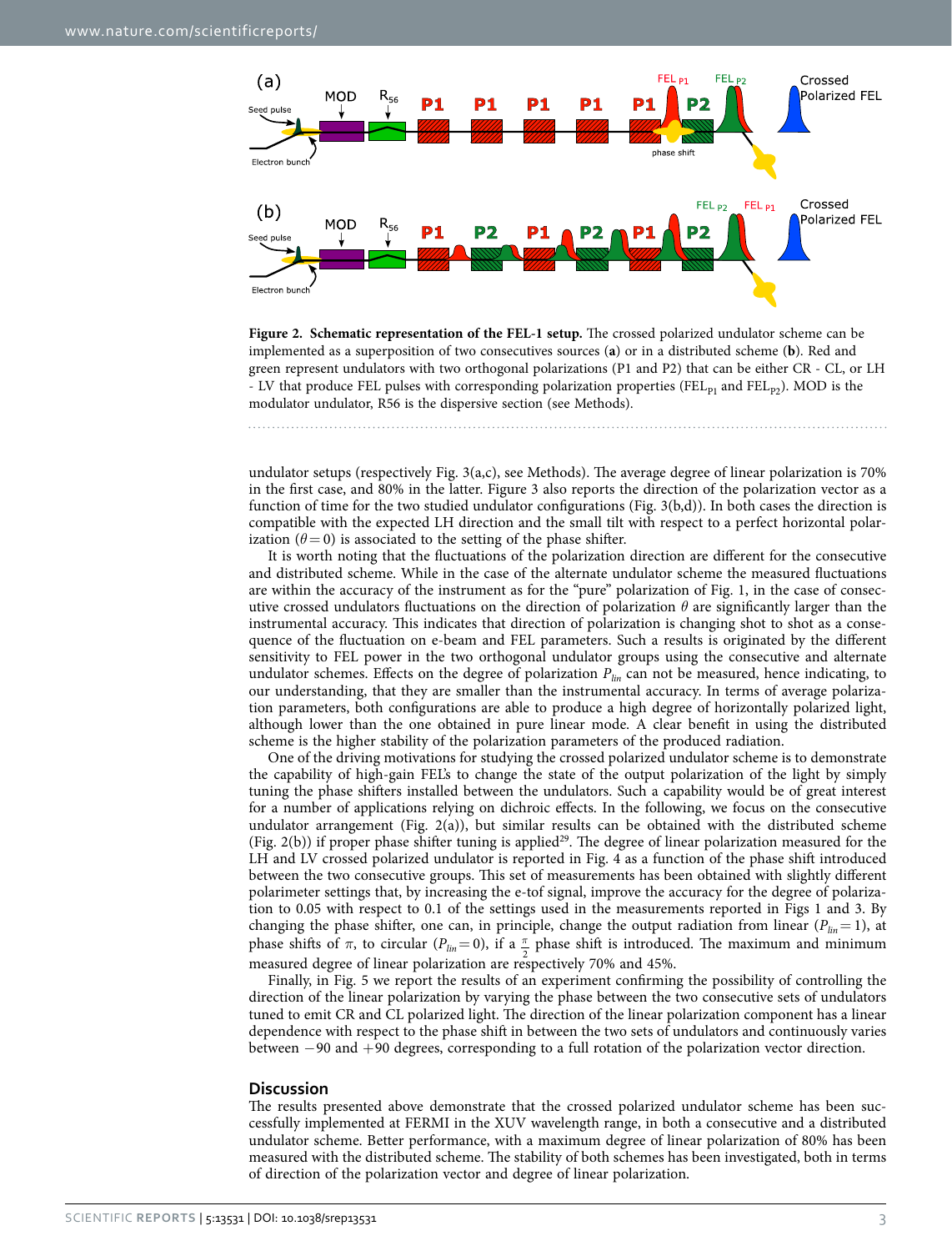

<span id="page-3-0"></span>**Figure 3. Degree and direction of the linear polarization component for the crossed circularly polarized undulators.** (**a**) and (**b**) are relative to the consecutive scheme [\(Fig. 2\(a\)\)](#page-2-0), while (**c**) and (**d**) refer to the distributed scheme [\(Fig. 2\(b\)\)](#page-2-0). The lines represent the moving average over 30 shots of the reported quantities.



<span id="page-3-1"></span>**Figure 4. Degree of linear polarization** *Plin* **as a function of the phase shift between the two undulator groups, when LH and LV polarization are composed in the crossed polarized undulator scheme.** The dots display the individual shot-to-shot measurements for each given phase shift with the measured errorbar computed respectively as the average and RMS of the acquired data for each value of the phase shift.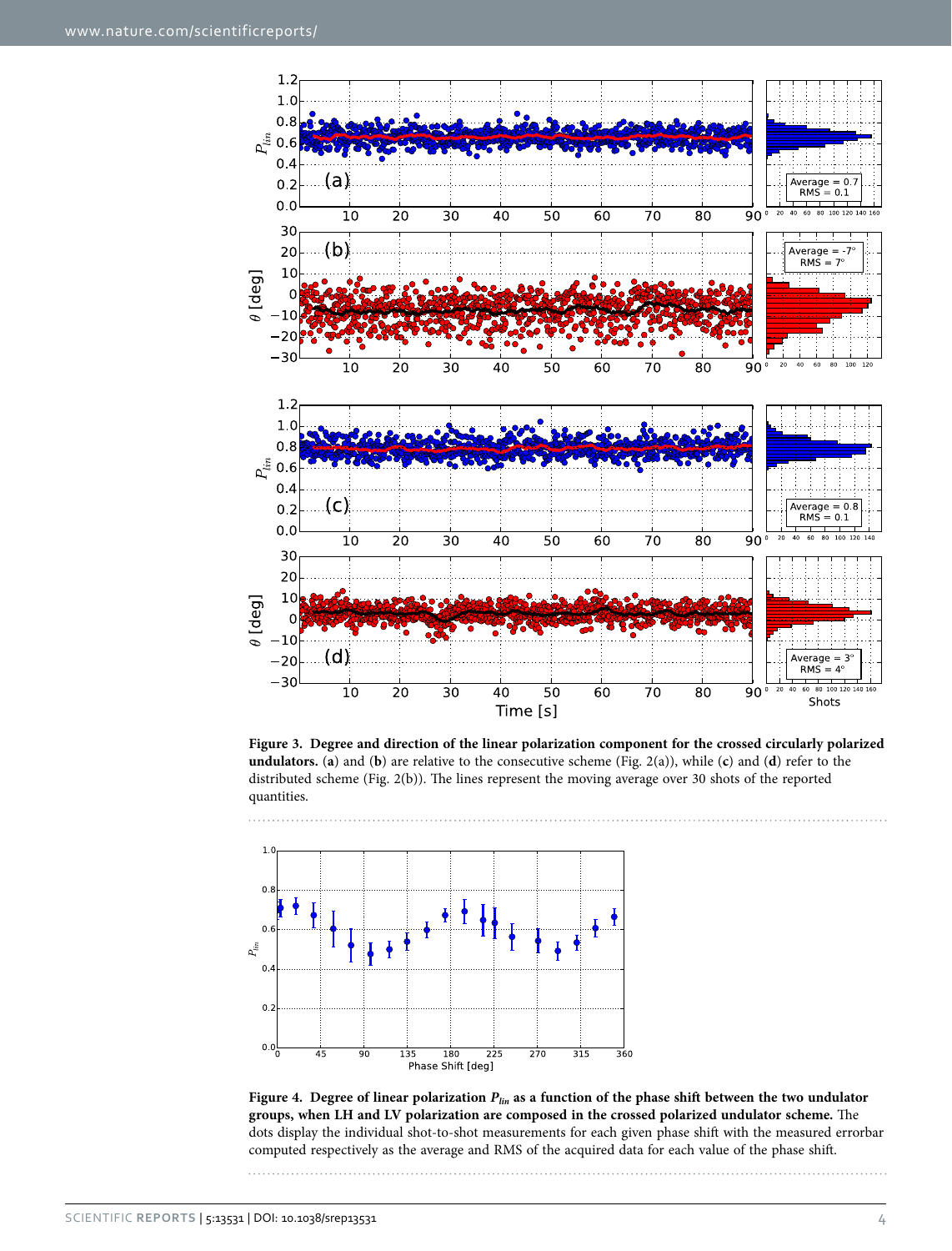

<span id="page-4-0"></span>

<span id="page-4-1"></span>

| Undulator length      | $6 \times 2.4$ m |
|-----------------------|------------------|
| Break length          | 1.3 <sub>m</sub> |
| FEL wavelength        | $32 \text{ nm}$  |
| FEL source size (rms) | $150 \,\mu m$    |
| FEL Rayleigh range    | 2.2 <sub>m</sub> |
| FEL pulse energy      | 50 $\mu$ J       |



Because the two orthogonal fields have different source points, only the on-axis phase can be adjusted to the desired value to define the final polarization: the relative phase and intensity of off-axis fields change with the distance from the axis. As a result, different polarization states will be produced off-axis. This leads to a reduced degree of polarization. This effect can be estimated by using simple formulas for Gaussian beams<sup>30</sup> where it can be shown that the key parameter is the ratio of the Rayleigh length of the emitted radiation over the distance between the two sources' positions, the latter being identified with the centers of the two orthogonal undulator sets<sup>31</sup>. If this ratio is much larger than one the light emitted from one undulator will not diverge significantly when superimposed to the second source point, so the total output radiation could in principle be nearly 100% polarized. If instead the ratio is smaller than one, the off-axis radiation emitted from the first source will interfere at different phases with the orthogonal light emitted by the second source, leading to a reduced degree of polarization as described above.

In the case of the reported experiment with the consecutive scheme [\(Fig. 2\(a\)](#page-2-0)), the distance between the source points of the two fields correspond to the distance between the centers of the last two undulators (3.7m) that is significantly larger than the Rayleigh range (2.2m). This gives a total degree of linear polarization of ∼70% when summing two Gaussians beam. This result is in quite good agreement with data reported in [Fig. 3\(a\).](#page-3-0) As already proposed elsewhere<sup>29,[31](#page-6-17),32</sup>, by adopting the distributed scheme ([Fig. 2\(b\)](#page-2-0)) the divergence effects can be mitigated. The same model predicts a maximum degree of polarization of 80% in the case of the parameters reported in [Table 1](#page-4-1). The good agreement with theoretical predictions of this simple model in terms of degree of polarization with crossed polarized undulators is an indication of the high degree of coherence of the two FEL pulses that are interfering to generate the polarized light. The model is also capable of describing the limit in the generation of circular polarization in the phase shifter scan [\(Fig. 4](#page-3-1)) via the wavefront curvature together to a slight unbalance in the intensity of the fields emitted by the two undulator groups.

The fact that the degree of linear polarization does not reach 100% suggests that a non negligible amount of unpolarized light is produced. The Stokes parameters predicted by the model have a radial dependency, i.e. different parts of the wavefront have different polarization properties, leading to an overall loss of polarization. Nevertheless the measured levels of polarization would be sufficient for a wide range of experiments requiring polarization control. This also suggests that, in case a larger degree of polarization is required, limiting the collection aperture of the radiation could further increase the output degree of polarization of the light produced via the crossed undulator scheme.

Shot-to-shot fluctuations in the degree of polarization obtained with crossed polarized undulators have been measured to be comparable to what obtained with the purely polarized undulator and being lower than the instrumental noise. An increase of a factor ∼2 in the fluctuations of the direction of polarization has been observed for the consecutive crossed polarized undulator scheme. Such a result is related to the larger fluctuations for the relative power of the two orthogonal fields in this undulator configuration where the FEL gain is occurring mainly in one of the two undulator subsets.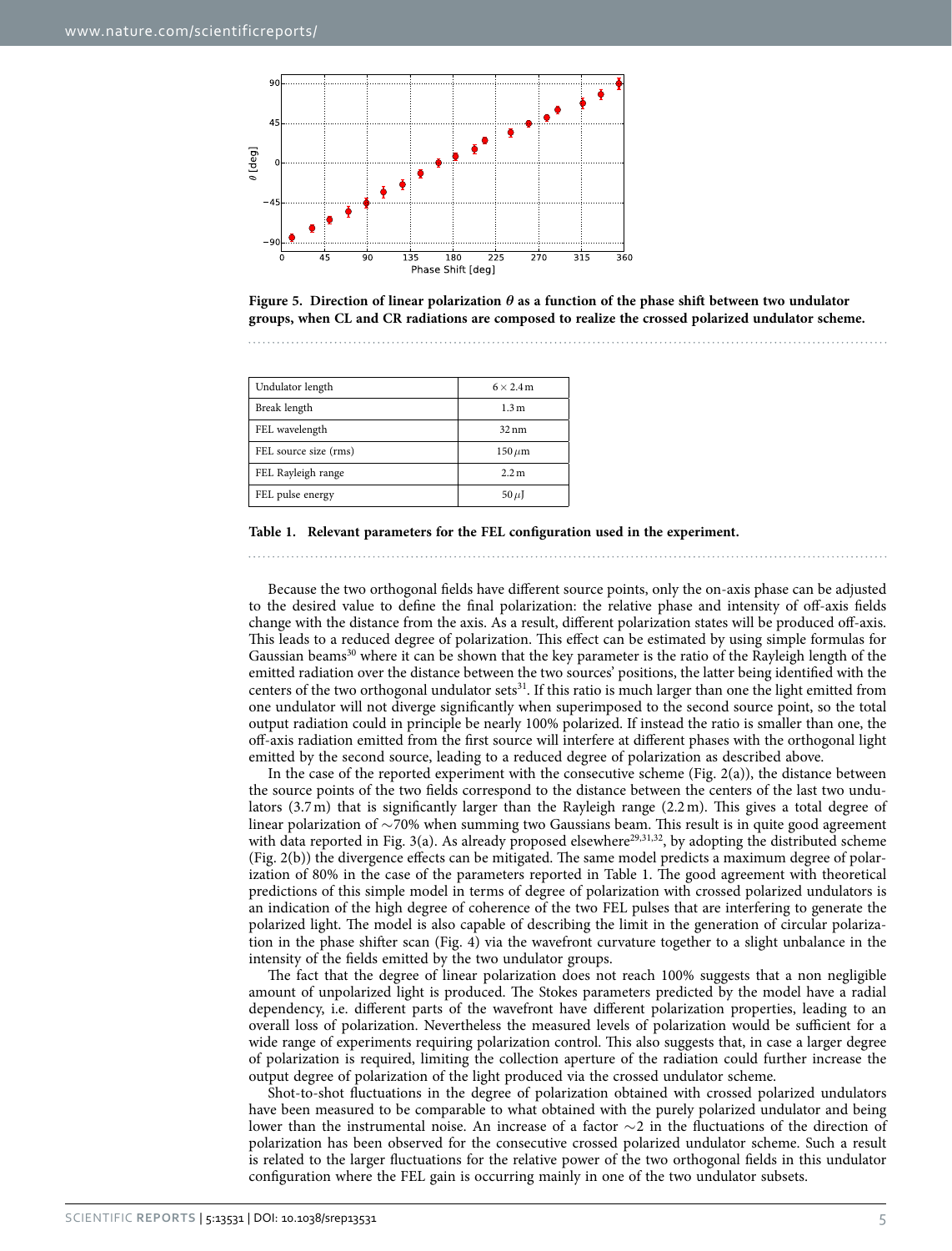The good agreement between the measured degrees of linear polarization and theoretical predictions indicates a high degree of coherence of the pulses produced by the two undulator groups. The achieved performance in terms of polarization control at FERMI can be used to extend the present capability of the two FERMI FELs to generate linearly polarized radiation with arbitrary direction, as indicated in [Fig. 5.](#page-4-0) The use of crossed polarized undulators has the interesting feature of allowing rapid switching between two polarization states by using a fast phase shifter placed between the two orthogonally polarized undulators. For upcoming X-FELs, the use of an electromagnetic phase shifter could allow in the future such switching on kHz or faster repetition rates. This capability might be useful to improve experimental signal to noise ratios by strongly reducing sensitivity to slow timescale (e.g.  $\geq$  1 sec.) drifts in the FEL output properties.

#### **Methods**

**Machine setup.** FERMI is a seeded FEL based on the HGHG scheme<sup>16</sup> single stage for FEL-1<sup>33</sup> and double-stage for FEL-2[34.](#page-6-20) The reported experiment has been performed on FEL-1 operated at 32nm, corresponding to the 8*th* harmonic of the 260nm seed laser. Through the interaction with the seed laser in the modulator (MOD) a bunching at the desired wavelength is produced into the electron beam that generates the coherent emission in the forthcoming radiator. The bunching amplitude can be controlled via a dispersive section magnet  $(R_{5,6})$ . The aforementioned beam is produced in a photo-cathode gun<sup>[35](#page-6-21)</sup> and accelerated and manipulated in a normal conducting RF linac<sup>36</sup> up to an energy of 1.22 GeV and a current of 600 A over ∼1 ps in the case of the described experiment. Additional details including the electron beam and seed laser parameters used in this experiment can be found in Ref. [28](#page-6-14).

**Undulator schemes.** Each of the six undulators defining the FEL-1 radiator, can be independently tuned in wavelength and polarization allowing various schemes for crossed polarized undulators. One of the key design features of FERMI is the choice of variable polarization, APPLE-II type undulators<sup>[14](#page-6-23)</sup>, which can be tuned to emit FEL light with linear horizontal (LH), linear vertical (LV) and circular (with left and right chirality, CL and CR respectively) polarization<sup>28</sup>. In each undulator break phase shifters are installed. These are small permanent magnet chicanes that are used to keep electrons in phase with the light pulse emitted by the different undulator sections.

Two approaches are possible at FERMI to implement the crossed polarized undulator scheme; the first relies on the superposition of two orthogonal linearly polarized undulators to produce circular polarization. Alternatively, two orthogonal circularly polarized undulators (i.e., counter-rotating) can be used to generate linear polarization. Moreover, the flexibility of the FERMI undulator setup allows one to use two undulator configurations as illustrated in [Fig. 2\(a,b\)](#page-2-0). Similarly to the original proposal<sup>[19](#page-6-7)</sup>, one can implement the crossed polarized undulator scheme by setting a first group of undulators to a given polarization state (CR or LH), and a second set of undulators to the orthogonal polarization (CL or LV). In the case of an FEL characterized by an exponential growth of the power along the radiator, one requires an unbalanced number of undulators for the two sets. For FERMI the required conditions can be obtained with 5 undulators for the first group and one for the second as indicated in [Fig. 2\(a\).](#page-2-0)

Another possibility, see [Fig. 2\(b\),](#page-2-0) is to implement the distributed crossed polarized undulator scheme already discussed in $^{29,32}$ , in which the undulators are tuned with alternating polarization. In this case both orthogonal fields will exponentially grow on the two undulator groups that can, therefore, have the same number of undulators. At FERMI, emission power from the two orthogonal undulators can be independently adjusted by setting seeding parameters $31$ .

A schematic representation of the undulator system and of the seeding scheme is shown in [Fig. 2](#page-2-0); the main parameters are reported in [Table 1](#page-4-1).

**e-TOF spectrometer.** In order to characterize the polarization state of the emitted radiation, a 16 channel time-of-flight electron spectrometer (e-tof) $37$  was installed at the back of the FERMI DiProi beamline<sup>38</sup>. Here measurements of the angular distribution of photoelectrons produced by the FEL pulse passing through an atomic gas target are used for reconstructing, on a shot-to-shot basis, the polarization state of the FEL XUV radiation. The instrument is capable of fully characterizing the degree and the direction of the linear component of the polarization. The circular polarization component is instead characterized by an angular distribution of the photoelectrons that is indistinguishable from the unpolarized componet. If one assume that the unpolarized component is negligible<sup>28</sup> ( $S_0$  = 1), the circular polarization component (*S*3) can be inferred from the linear polarization degree (*Plin*) via a quadrature difference as  $S_3 = \sqrt{S_0^2 - P_{lin}^2}$ .

#### **References**

- <span id="page-5-0"></span>1. Ackermann, W. *et al.* Operation of a free-electron laser from the extreme ultraviolet to the water window. *Nature Photonics* **1,** 336–342; doi: 10.1038/nphoton.2007.76 (2007).
- 2. Emma, P. *et al.* First lasing and operation of an angstrom-wavelength free-electron laser. *Nature Photonics* **4,** 641–647; doi: 10.1038/nphoton.2010.176 (2010).
- 3. Ishikawa, T. *et al.* A compact x-ray free-electron laser emitting in the sub-angstrom region. *Nature Photonics* **6,** 540–544; doi: 10.1038/nphoton.2012.141 ( 2012).
- <span id="page-5-1"></span>4. Allaria, E. *et al.* The FERMI@Elettra free-electron-laser source for coherent x-ray physics: photon properties, beam transport system and applications. *New Journal of Physics* **12,** 075002; doi: 10.1088/1367-2630/12/7/075002 (2010).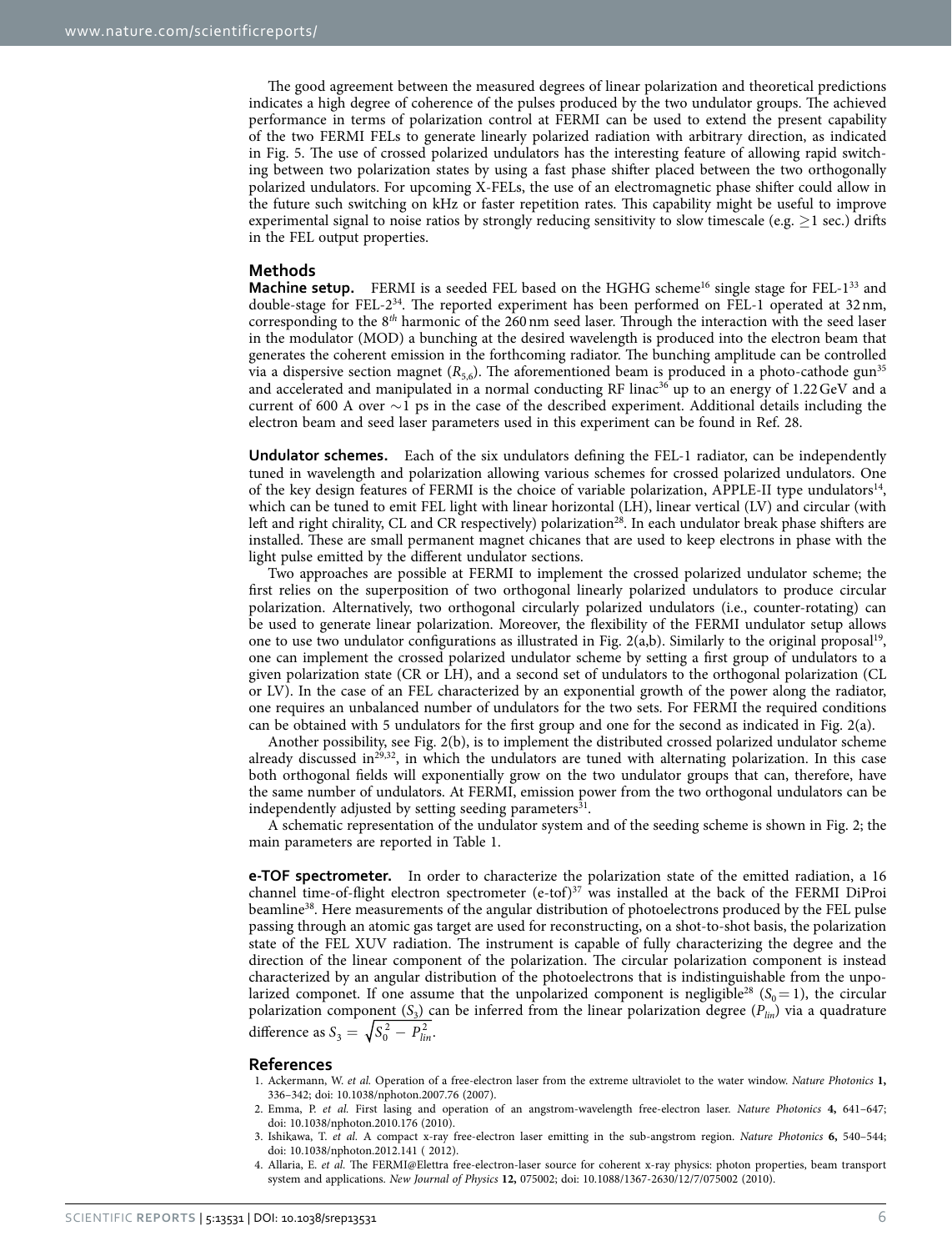- <span id="page-6-0"></span>5. Chapman, H. N. *et al.* Femtosecond x-ray protein nanocrystallography. *Nature* **470,** 73–77; doi: 10.1038/nature09750 (2011). 6. Rohringer, N. *et al.* Atomic inner-shell x-ray laser at 1.46 nanometres pumped by an x-ray free-electron laser. *Nature* **481,**
- 488–491; doi: 10.1038/nature10721 (2012).
- 7. Vinko, S. M. *et al.* Creation and diagnosis of a solid-density plasma with an x-ray free-electron laser. *Nature* **482,** 59–62; doi: 10.1038/nature10746 (2012).
- <span id="page-6-1"></span>8. Ferré, A. *et al.* A table-top ultrashort light source in the extreme ultraviolet for circular dichroism experiments. *Nature Photonics* **9,** 93–*98*; doi: 10.1038/nphoton.2014.314 (2015).
- 9. Fleischer, A., Kfir, O., Diskin, T., Sidorenko, P. & Cohen, O. Spin angular momentum and tunable polarization in high-harmonic generation. *Nature Photonics* **8,** 543–549; doi: 10.1038/nphoton.2014.108 (2014).
- 10. Lambert, G. *et al.* Towards enabling femtosecond helicity-dependent spectroscopy with high-harmonic sources. *Nature Communication* **6,** 6167; doi: 10.1038/ncomms7167 (2015).
- <span id="page-6-2"></span>11. Bahrdt, J. *et al.* Elliptically polarizing insertion devices at Bessy II. *Nuclear Instruments and Methods in Physics Research Section A: Accelerators, Spectrometers, Detectors and Associated Equipment* **467–468,** 21–29; doi: 10.1016/S0168-9002(01)00554-X (2001).
- 12. Nahon, L. & Alcaraz, C. Su5: a calibrated variable-polarization synchrotron radiation beam line in the vacuum-ultraviolet range. *Applied Optics* **43,** 1024–1037; doi: 10.1364/AO.43.001024 (2004).
- 13. Kincaid, B. M. A short-period helical wiggler as an improved source of synchrotron radiation. *Journal of Applied Physics* **48,** 2684–2691; doi: 10.1063/1.324138 (1977).
- <span id="page-6-23"></span>14. Sasaki, S. Analyses for a planar variably-polarizing undulator. *Nuclear Instruments and Methods in Physics Research Section A: Accelerators, Spectrometers, Detectors and Associated Equipment* **347,** 83–86; doi: 10.1016/0168-9002(94)91859-7 (1994).
- <span id="page-6-3"></span>15. Nuhn, H. D. *et al.* R&D towards a delta-type undulator for the LCLS. In *FEL 2013: Proceedings of the 35th International Free-Electron Laser Conference*, 348–350, [http://slac.stanford.edu/pubs/slacpubs/15500/slac-pub-15743.pdf,](http://slac.stanford.edu/pubs/slacpubs/15500/slac-pub-15743.pdf) (2013), Date of access: 10/07/2015.
- <span id="page-6-4"></span>16. Yu, L. H. Generation of intense uv radiation by subharmonically seeded single-pass free-electron lasers. *Physical Review A* **44,** 5178–5193; doi: 10.1103/PhysRevA.44.5178 (1991).
- <span id="page-6-5"></span>17. Suzuki, M. *et al.* Polarization control of an X-ray free-electron laser with a diamond phase retarder. *J. Synchrotron Rad.* **21,** 466–472; doi: 10.1107/S1600577514004780 (2014).
- <span id="page-6-6"></span>18. Kim, K. J. Polarization characteristics of synchrotron radiation sources and a new two undulator system. *Nuclear Instruments and Methods In Physics Research* **222,** 11–13; doi: 10.1016/0167-5087(84)90497-6 (1984).
- <span id="page-6-7"></span>19. Kim, K. J. Circular polarization with crossed-planar undulators in high-gain fels. *Nuclear Instruments and Methods in Physics Research, Section A: Accelerators, Spectrometers, Detectors and Associated Equipment* **445,** 329–332; doi: 10.1016/S0168- 9002(00)00137-6 (2000).
- 20. Li, Y. *et al.* Study of controllable polarization sase fel by a crossed-planar undulator. In *EPAC 2008 Contributions to the Proceedings*, 2282–2284, [http://accelconf.web.cern.ch/accelconf/fel2008/papers/tupph004.pdf,](http://accelconf.web.cern.ch/accelconf/fel2008/papers/tupph004.pdf) (2008), Date of access: 10/07/2015.
- 21. Schneidmiller, E. A. & Yurkov, M. V. Obtaining high degree of circular polarization at x-ray free electron lasers via a reverse undulator taper. *Physical Review Special Topics - Accelerators and Beams* **16,** 110702; [http://dx.doi.org/10.1103/](http://dx.doi.org/10.1103/PhysRevSTAB.16.110702) [PhysRevSTAB.16.110702](http://dx.doi.org/10.1103/PhysRevSTAB.16.110702) doi: 10.1103/PhysRevSTAB.16.110702 (2013).
- <span id="page-6-8"></span>22. Bahrdt, J. *et al.* Circularly polarized synchrotron radiation from the crossed undulator at Bessy. *Review of Scientific Instruments* **63,** 339–342; doi: 10.1063/1.1142750 (1992).
- <span id="page-6-9"></span>23. Hillebrecht, F. U. *et al.* Photoelectron diffraction in magnetic linear dichroism. *Physical Review Letters* **75,** 2883–2886; doi: 10.1103/PhysRevLett.75.2883 (1995).
- <span id="page-6-10"></span>24. Wu, Y. K., Vinokurov, N. A., Mikhailov, S., Li, J. & Popov, V. High-gain lasing and polarization switch with a distributed opticalklystron free-electron laser. *Physical Review Letters* **96,** 224801; doi: 10.1103/PhysRevLett.96.224801 (2006).
- <span id="page-6-11"></span>25. Deng, H. *et al.* Polarization switching demonstration using crossed-planar undulators in a seeded free-electron laser. *Physical Review Special Topics - Accelerators and Beams* **17,** 020704; doi: 10.1103/PhysRevSTAB.17.020704 (2014).
- <span id="page-6-12"></span>26. Ding, Y. & Huang, Z. Statistical analysis of crossed undulator for polarization control in a self-amplified spontaneous emission free electron laser. *Physical Review Special Topics - Accelerators and Beams* **11,** 030702; doi: 10.1103/PhysRevSTAB.11.030702  $(2008)$
- <span id="page-6-14"></span><span id="page-6-13"></span>27. Goldstein, D. H. & Collett, E. *Polarized Light* (Marcel Dekker, New York, 2003).
- 28. Allaria, E. *et al.* Control of the polarization of a vacuum-ultraviolet, high-gain, free-electron laser. *Physical Review X* **4,** 041040; doi: 10.1103/PhysRevX.4.041040 (2014).
- <span id="page-6-15"></span>29. Geloni, G., Kocharyan, V. & Saldin, E. Improvement of the crossed undulator design for effective circular polarization. In *FEL 2011-33rd International Free Electron Laser Conference*, 61–64, [https://accelconf.web.cern.ch/accelconf/FEL2011/papers/mopb25.](https://accelconf.web.cern.ch/accelconf/FEL2011/papers/mopb25.pdf) [pdf,](https://accelconf.web.cern.ch/accelconf/FEL2011/papers/mopb25.pdf) (2011), Date of access: 10/07/2015.
- <span id="page-6-16"></span>30. Siegman, A. *Lasers* (University Science Books, 1986).
- <span id="page-6-17"></span>31. Ferrari, E. *et al.* Experimental characterization of fel polarization control with cross polarized undulators. In *FEL 2013: Proceedings of the 36th International Free-Electron Laser Conference*, [http://accelconf.web.cern.ch/AccelConf/FEL2014/papers/tha02.pdf,](http://accelconf.web.cern.ch/AccelConf/FEL2014/papers/tha02.pdf) (2014), Date of access: 10/07/2015.
- <span id="page-6-18"></span>32. Tanaka, T. & Kitamura, H. Improvement of crossed undulator for higher degree of polarization. *AIP Conference Proceedings* **705,** 231–234; doi: 10.1063/1.1757776 (2004).
- <span id="page-6-19"></span>33. Allaria, E. *et al.* Highly coherent and stable pulses from the FERMI seeded free-electron laser in the extreme ultraviolet. *Nature Photonics* **6,** 699–704; doi: 10.1038/nphoton.2012.233 (2012).
- <span id="page-6-20"></span>34. Allaria, E. *et al.* Two-stage seeded soft-x-ray free-electron laser. *Nature Photonics* **7,** 913–918; doi: 10.1038/nphoton.2013.277 (2013).
- <span id="page-6-21"></span>35. Penco, G. *et al.* Optimization of a high brightness photoinjector for a seeded fel facility. *Journal of Instrumentation* **8,** P05015; doi: 10.1088/1748-0221/8/05/P05015 (2013).
- <span id="page-6-22"></span>36. Di Mitri, S. *et al.* Design and simulation challenges for FERMI@Elettra. *Nuclear Instruments and Methods in Physics Research, Section A: Accelerators, Spectrometers, Detectors and Associated Equipment* **608,** 19–27; doi: 10.1016/j.nima.2009.06.028 (2009).
- <span id="page-6-24"></span>37. Viefhaus, J. *et al.* The variable polarization xuv beamline p04 at Petra III: Optics, mechanics and their performance. *Nuclear Instruments and Methods in Physics Research, Section A: Accelerators, Spectrometers, Detectors and Associated Equipment* **710,** 151–154; doi: 10.1016/j.nima.2012.10.110 (2013).
- <span id="page-6-25"></span>38. Capotondi, F. *et al.* Invited article: Coherent imaging using seeded free-electron laser pulses with variable polarization: First results and research opportunities. *Review of Scientific Instruments* **84,** 051301; doi: 10.1063/1.4807157 (2013).

#### **Acknowledgements**

Authors thank the FERMI commissioning team that helped during the optimization of the FEL for this experiment and F. Scholz, J. Seltmann and P. Gessler for their help in setting up the polarimeter device. We acknowledge W. Fawley and C. Callegari for useful discussions. GL acknowledges the ESF COST Action MP1203 for financial support. MI is grateful for financial support by the Volkswagen foundation.